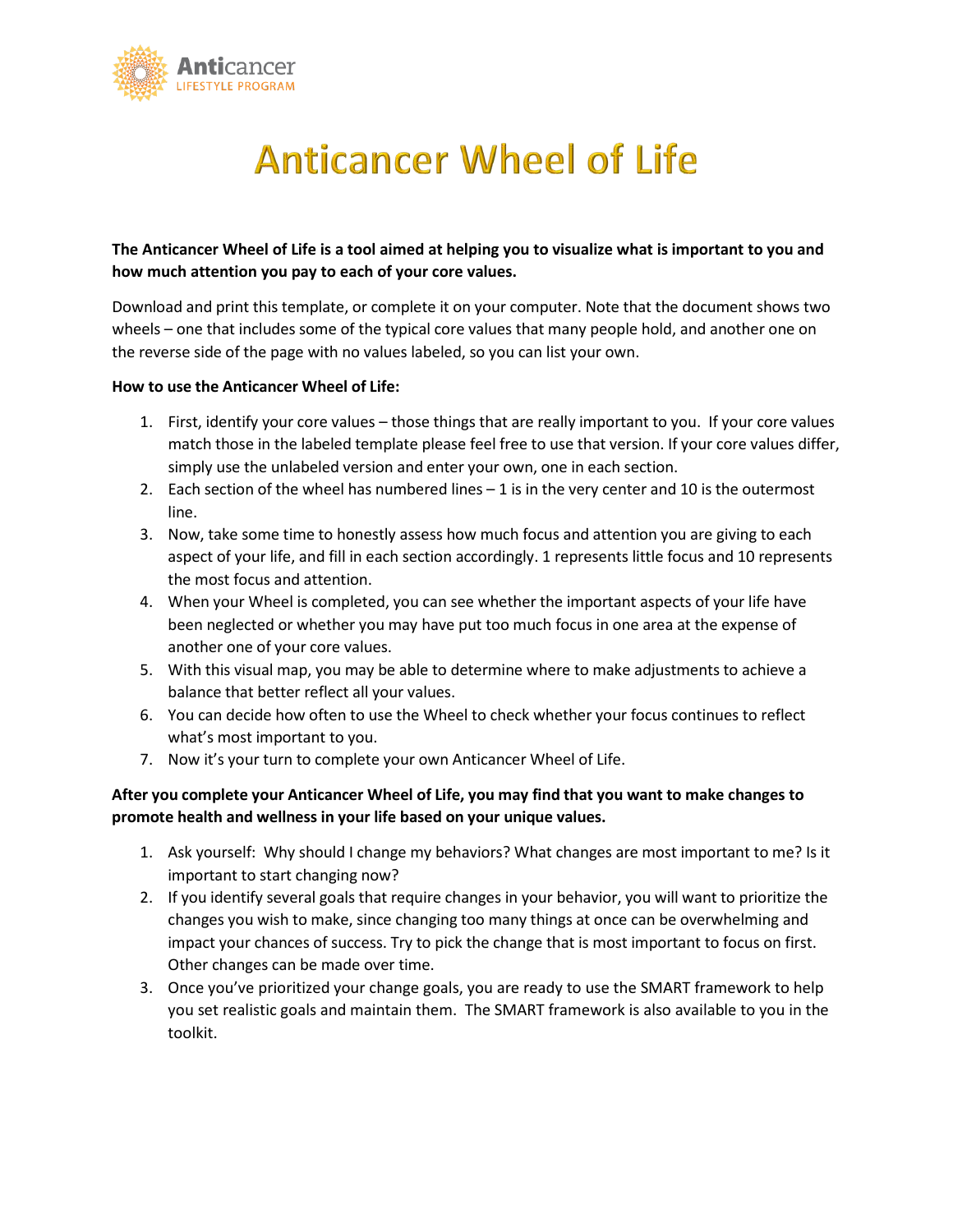

## **Anticancer Wheel of Life**